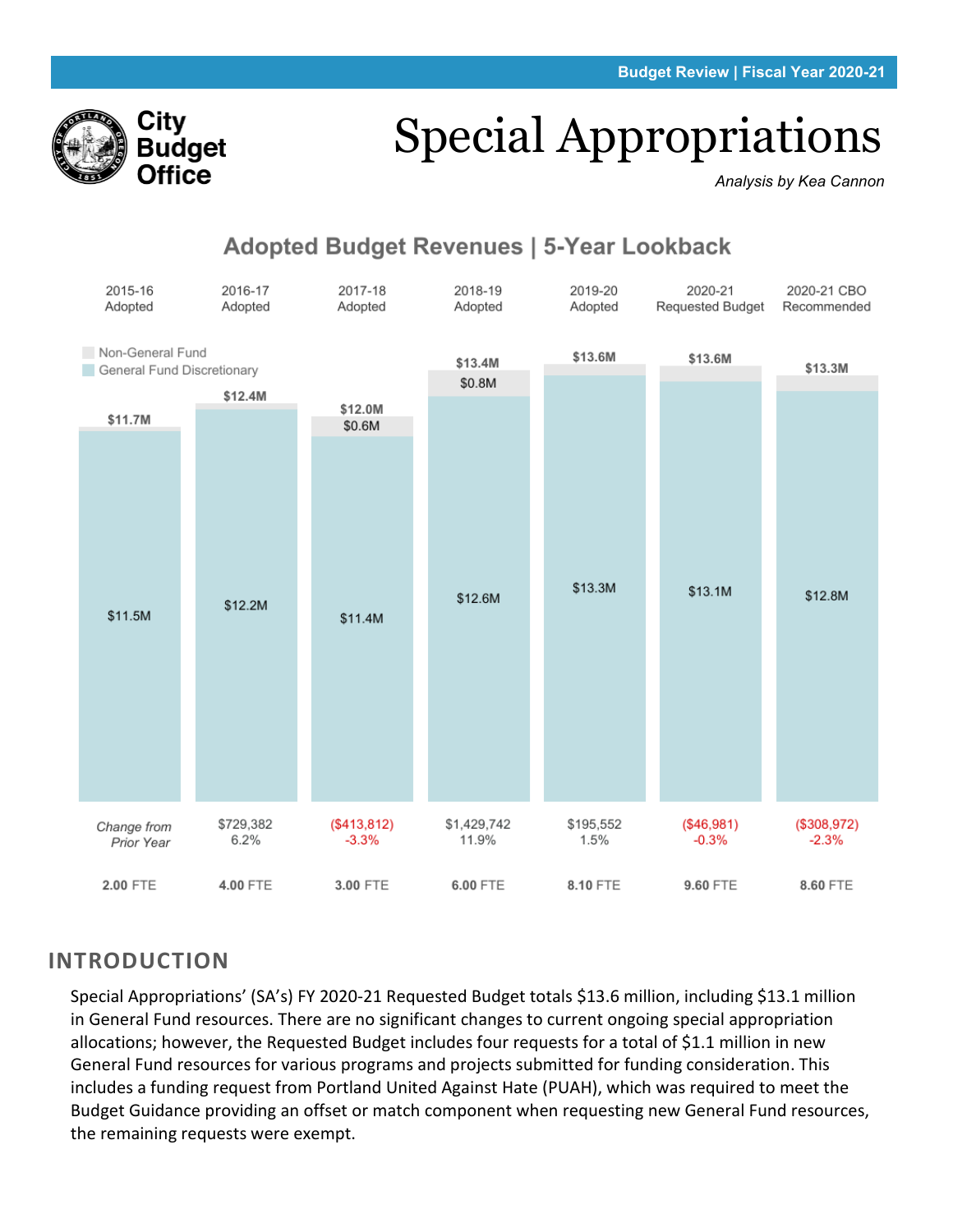# **BASE BUDGET KEY ISSUES**

Special Appropriations are typically allocations that aim to serve a specific purpose that either does not naturally fit into an existing bureau's operations or which requires multi-bureau coordination. These are typically City Council directed, discretionary expenditures that include grant payments to external organizations and funding for some City programs. These funds are currently managed by the Grants Management Division in the Bureau of Revenue & Financial Services.

As mentioned in prior City Budget Office (CBO) analyses, the scope and size of Special Appropriations has expanded over the past five years.<sup>[1](#page-1-0)</sup> The current year Revised Budget for Special Appropriations is over 70% higher than five years ago, and the ongoing General Fund allocation for Special Appropriations is larger than 15 out of the 22 bureaus that receive General Fund current appropriation level (CAL) target resources as their base budget (*see chart below*).



There are 23 ongoing Special Appropriation programs detailed within 11 Program Offers for FY 2020-21*.* Many of these programs support organizations and programs that provide meaningful services within Portland and Multnomah County. Approximately \$1.6 million are costs that are "required" by federal, union, or City Code/Charter, and the remaining roughly \$10.0 million is discretionary. By far the largest General Fund subsidy is in support of the Arts with \$5.3 million, comprising 46% of the Special Appropriations total budget for FY 2020-21 (*see info graphic on next page*).

<span id="page-1-0"></span><sup>&</sup>lt;sup>1</sup> City Budget Office. FY 2019-20 CBO Analysis of Special Appropriation's FY 2019-20 Requested Budget. [https://www.portlandoregon.gov/cbo/article/714561.](https://www.portlandoregon.gov/cbo/article/714561)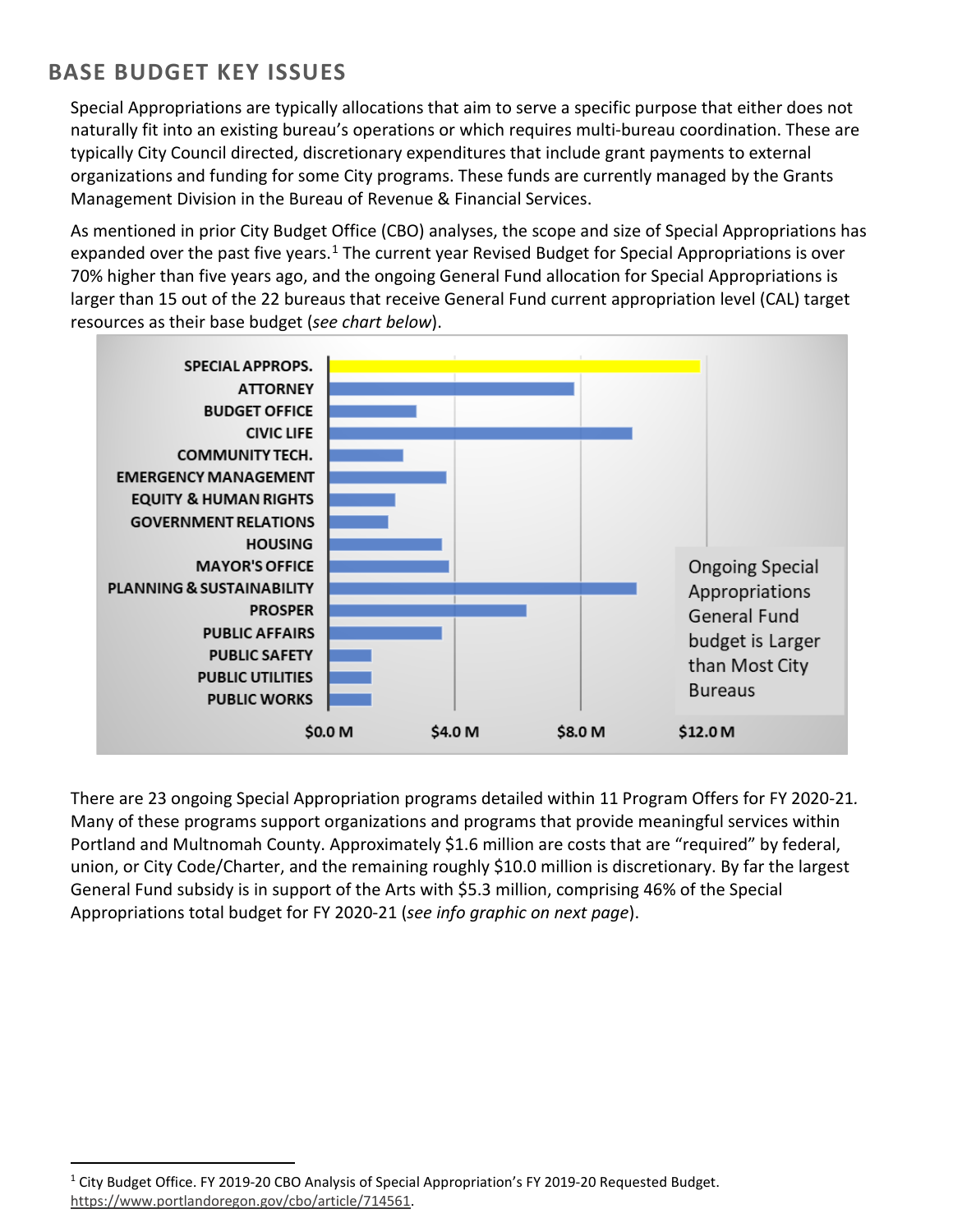| <b>Organization/Program Name</b>                                                                                          | <b>Description of Work</b>       | Type of Investment   FY 2020-21 CAL |           |  |  |  |  |
|---------------------------------------------------------------------------------------------------------------------------|----------------------------------|-------------------------------------|-----------|--|--|--|--|
| Regional Arts & Culture Council*                                                                                          | Advances arts and culture goals  | Arts                                | 4,340,408 |  |  |  |  |
|                                                                                                                           | Public financial system to       |                                     |           |  |  |  |  |
| Open and Accountable Elections                                                                                            | increase public participation in | <b>Civic Engagement</b>             | 1,316,231 |  |  |  |  |
|                                                                                                                           | City elections                   |                                     |           |  |  |  |  |
| Office of Youth Violence                                                                                                  | Public safety through community  |                                     | 1,189,216 |  |  |  |  |
| Prevention                                                                                                                | problem-solving                  | Safety                              |           |  |  |  |  |
|                                                                                                                           | City owned facility operations   |                                     |           |  |  |  |  |
| P'5                                                                                                                       | and maintenance                  | Arts                                | 981,313   |  |  |  |  |
|                                                                                                                           | Provides accessible/coordinated  |                                     |           |  |  |  |  |
| Gateway Center                                                                                                            | services of domestic violence    | Safety                              | 969,516   |  |  |  |  |
|                                                                                                                           | victims                          |                                     |           |  |  |  |  |
| COCL/PCCEP                                                                                                                | Response to DOJ Settlement       | Required                            | 919,022   |  |  |  |  |
|                                                                                                                           | Provides scholarships for higher |                                     |           |  |  |  |  |
| <b>Future Connect</b>                                                                                                     | education                        | Education                           | 607,208   |  |  |  |  |
|                                                                                                                           | Advocacy body for East Portland  |                                     |           |  |  |  |  |
| <b>East Portland Action Plan</b>                                                                                          | investment                       | <b>Civic Engagement</b>             | 337,763   |  |  |  |  |
|                                                                                                                           | Provides consumer protection     |                                     |           |  |  |  |  |
| Mt. Hood Cable Regulatory                                                                                                 | services                         | Required                            | 323,536   |  |  |  |  |
|                                                                                                                           | Supports educational success of  |                                     | 211,430   |  |  |  |  |
| <b>All Hands Raised</b>                                                                                                   | every child in Portland and      | Education                           |           |  |  |  |  |
|                                                                                                                           | <b>Multnomah County</b>          |                                     |           |  |  |  |  |
|                                                                                                                           | Funds members on various         |                                     |           |  |  |  |  |
| City Membership and Dues                                                                                                  | organizations for which the City | Required                            | 163,844   |  |  |  |  |
|                                                                                                                           | subscribes                       |                                     |           |  |  |  |  |
|                                                                                                                           | Provides tax assistance to low-  |                                     |           |  |  |  |  |
| <b>CASH Oregon</b>                                                                                                        | income Portlanders               | <b>Social Services</b>              | 85,450    |  |  |  |  |
| <b>Village Market</b>                                                                                                     | Grocery store in North Portland  | Low-income support                  | 73,444    |  |  |  |  |
|                                                                                                                           | Specific animal control and      |                                     |           |  |  |  |  |
| Title 13                                                                                                                  | nuisance complaint services      | Required                            | 63,788    |  |  |  |  |
|                                                                                                                           | Professional development for     |                                     |           |  |  |  |  |
| <b>DCTU Training</b>                                                                                                      | Represented City employees       | Required                            | 52,043    |  |  |  |  |
|                                                                                                                           | Day laborer and immigrant civil  |                                     |           |  |  |  |  |
| VOZ                                                                                                                       | rights leadership development    | <b>Civic Engagement</b>             | 34,182    |  |  |  |  |
|                                                                                                                           | Open street event on Alberta     |                                     |           |  |  |  |  |
| Last Thursday                                                                                                             | Street                           | Arts                                | 33,384    |  |  |  |  |
| Restorative Justice                                                                                                       | School support for safe and      |                                     |           |  |  |  |  |
|                                                                                                                           | inclusive communities            | Safety                              | 31,159    |  |  |  |  |
|                                                                                                                           | Supports the City's share of the |                                     |           |  |  |  |  |
| Clean and Safe                                                                                                            | downtown Business                | Livability                          | 25,944    |  |  |  |  |
|                                                                                                                           | <b>Improvement District</b>      |                                     |           |  |  |  |  |
| PROTECH17 Training                                                                                                        | Professional development for     | Required                            | 21,224    |  |  |  |  |
|                                                                                                                           | Represented City employees       |                                     |           |  |  |  |  |
| Citizen's Utility Board                                                                                                   | Provides mailer insert           | Required                            | 11,128    |  |  |  |  |
| <b>Emergency Fund</b>                                                                                                     | Required set aside               | Required                            | 5,000     |  |  |  |  |
| Mayor's Secret Service Funds                                                                                              | Required set aside               | Required                            | 2,000     |  |  |  |  |
| *In addition to the RACC contract allocation, the 2020-21 CAL target includes funding for the City Arts Program, contract |                                  |                                     |           |  |  |  |  |
| management for the RACC agreement and the City Arts Plan.                                                                 |                                  |                                     |           |  |  |  |  |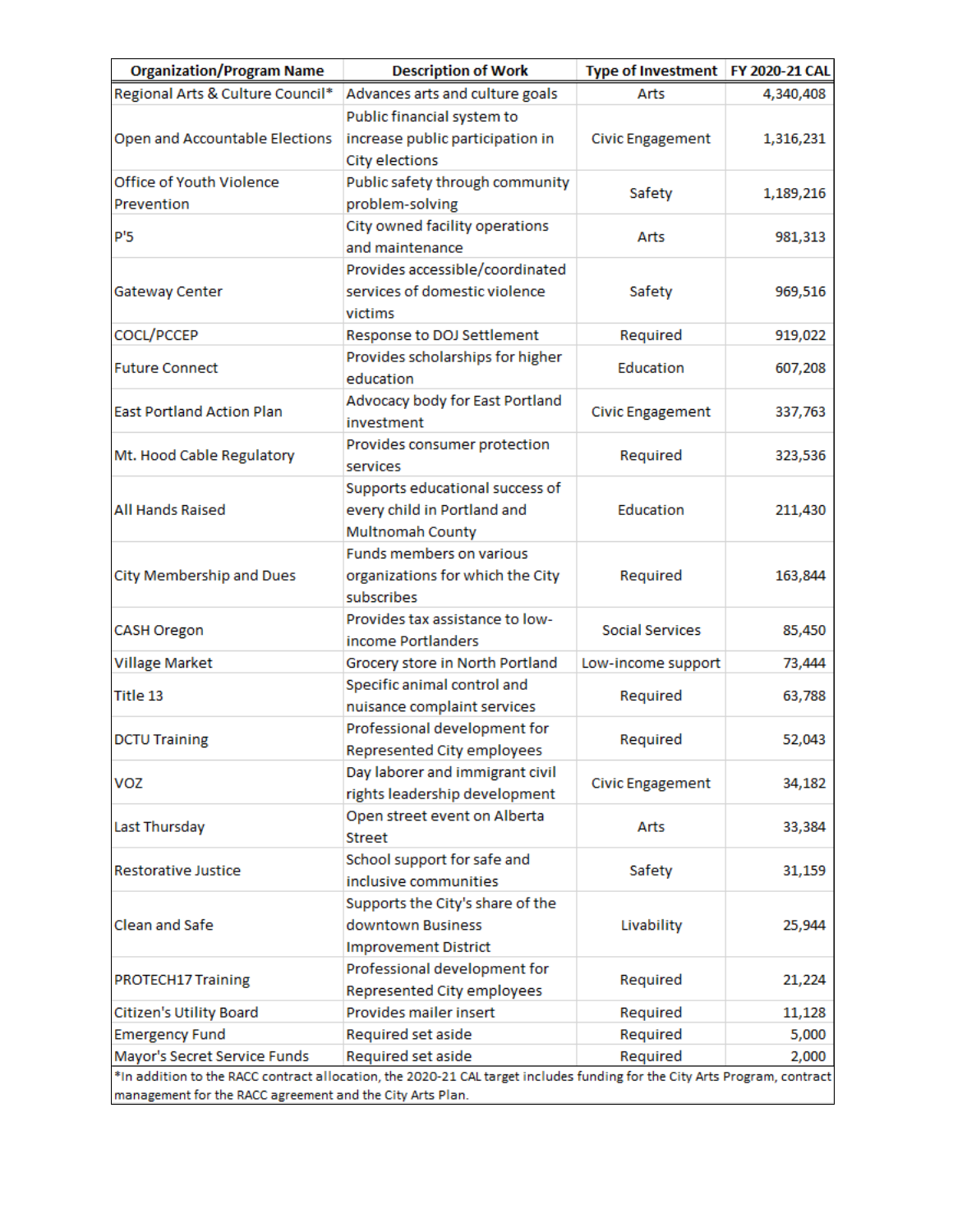The growing programming managed through Special Appropriations creates the potential for duplicate investments across City bureaus and/or County functions and presents tradeoffs with funding other City essential services and priorities. CBO recommends that Council, the Office of Management and Finance, Grants Management Division, and CBO review the ongoing Special Appropriations to identify where programs may compete or complement other bureau's scopes of work, identifying opportunities to streamline or align approaches to ensure progress toward shared desired outcomes.

There are two key changes in FY 2020-21 that will support this work.

- First, the Grants Management Division is implementing a new grants management software. In addition to basic grant information, the system will also be able to track performance measures, compliance requirements, and begin the Citywide standardization process of a formal Citywide grant making program and processes. This will support overall grant management, accountability, and evaluation of results, and will allow the City to evaluate not only investments through Special Appropriations but all City grantmaking processes.
- Second, the Grants Management Division is working with CBO and program partners to develop performance measures for ongoing programs managed through Special Appropriations. This recognizes the significant level of City funding supporting these programs and sets expectations for how results will be assessed.

Together, these changes will allow the City to evaluate ongoing programs that are not meeting performance targets, compliance requirements, and/or no longer closely align with Council priorities.

A potential outcome of this change is reassessing the competitive grant model that has been employed on-and-off over the last few years and transitioning more ongoing funding to one-time competitive cycles. The benefits of this approach are to provide greater transparency and access to government funding for Council-identified priorities that do not fit within bureau missions or provide a Citywide benefit. This would also potentially free-up resources for one-time City projects that are not anticipated in specific bureau budgets, such as the Charter Review Commission discussed further below.

On a broader note, CBO recommends that Council require and help transition other City bureaus' grant making processes to the new Citywide grants management software and competitive process, creating a standardized Citywide grants management program.

## **DECISION PACKAGES**

#### **Charter Review Commission**

*9616, \$367,064, 1.00 FTE*

#### **Request Summary**

According to City Charter *Section 13-301 Charter Commission*, the City Council must convene a Charter Commission from "time to time," but at least every ten years, to "review and recommend amendments to this Charter …".[2](#page-3-0) The City's Charter is effectively the City of Portland's Constitution. This review provides the community the opportunity to change how the City's government is structured, what services are delivered, and at what level of service.

The funding request is for the first year of an anticipated two-year request and totals \$367,064 in onetime General Fund resources for a Charter Commission, external materials and services, and funding for a limited term FTE within the Office of Management and Finance (OMF) Chief Administrative Office.

<span id="page-3-0"></span><sup>&</sup>lt;sup>2</sup> City of Portland. Charter, Code and Policies. Article 3 Provide for Periodic Charter Review. Section 13-301. Charter Commission[. https://www.portlandoregon.gov/citycode/49288.](https://www.portlandoregon.gov/citycode/49288)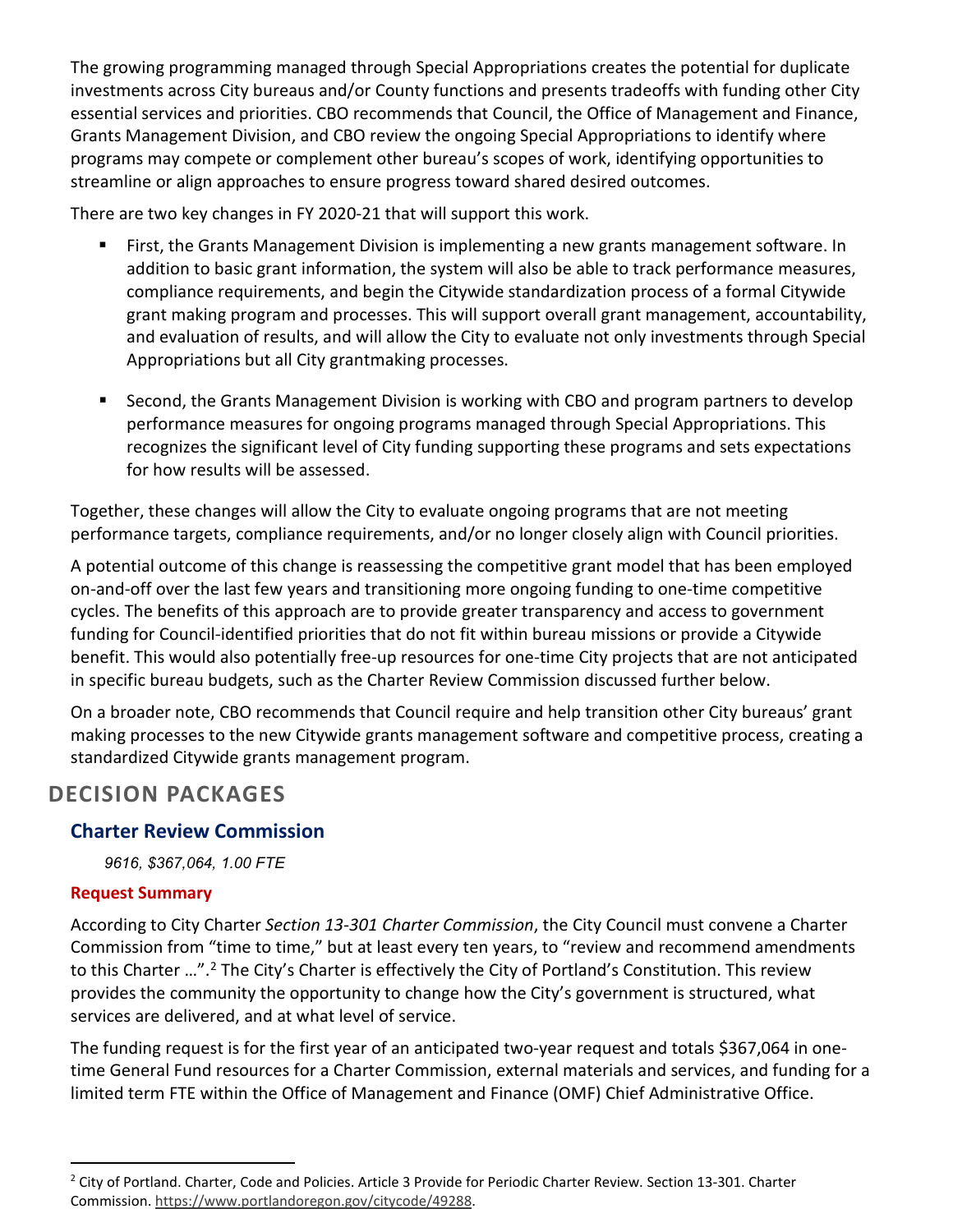The budget assumes funding for 12-16 Commission meetings convened in FY 2020-21, eight months of community outreach, additional meetings in FY 2021-22, and a presentation of the Commission's recommendations to City Council in FY 2021-22.

The second year of funding is estimated at an additional \$433,533 and the continuation of the limited term FTE. OMF plans to begin work in FY 2019-20 using \$53,333 in vacancy savings. The two-year total request for General Fund resources is \$800,597.

#### **Offset Summary**

This decision package was exempt from the offset requirement per Mayor's Budget Guidance released on January 22, 2020.

#### **CBO Analysis**

The allocation of additional resources for recent Charter Commission reviews vary according to the financial situation of the City at the time of the review as well as the work that the Commission was looking to undertake. The last significant review was conducted in 2007 with a budget of \$600,000 over two years. This request is increased due to the timing and local elections for Commissioner positions, and in looking ahead to the Governor and Multnomah County Chair elections in 2022.

CBO recommends funding for this package as it is required by the City Charter and is of Citywide benefit. OMF has indicated it may be able to fund the Analyst III position, pending decisions around an existing Analyst III presently assigned to the 3-1-1 project. Given that this is a City requirement and is a top priority for the City, CBO recommends OMF prioritize this work with existing resources to support the FTE for the duration of the Charter review. Furthermore, as this is a priority for the City and there are available General Fund one-time resources, CBO recommends funding the two-year total, *less* the Analyst III position in FY 2020-21. Should OMF determine that it cannot reassign existing FTE resources to this work, CBO would recommend OMF pose the tradeoffs of such a reallocation for Council decision via a Fall BMP request.

#### **CBO Recommendation: \$427,264 one-time | 0.00 FTE**

#### **Council Transition Funding** *– Analysis by Angela Butel, Hatfield Fellow*

*9615, \$111,172, 0.00 FTE*

#### **Request Summary**

This package requests \$111,172 in General Fund discretionary resources for transition costs related to the Office of the Commissioner of Public Utilities. Funds will be used to provide temporary staffing for the incoming elected official's team after the General Election and to update facilities and prepare technology and equipment for the new administration. In line with Mayor's guidance, no offset was required for this decision package.

#### **CBO Analysis**

A primary concern for Council transition budgets is to maintain consistency in approach to ensure that incoming Commissioners have comparable experiences with settling into their new office space. The requested funds would cover costs for the following: personnel expenses for the new Commissioner's Chief of Staff and one Staff Representative, technology updates (primarily new computer equipment and cell phones), and facilities costs including office furniture, fixtures, and updated signage. Personnel costs are forecasted for the time period after the November 2020 election and going through the transition in January 2021.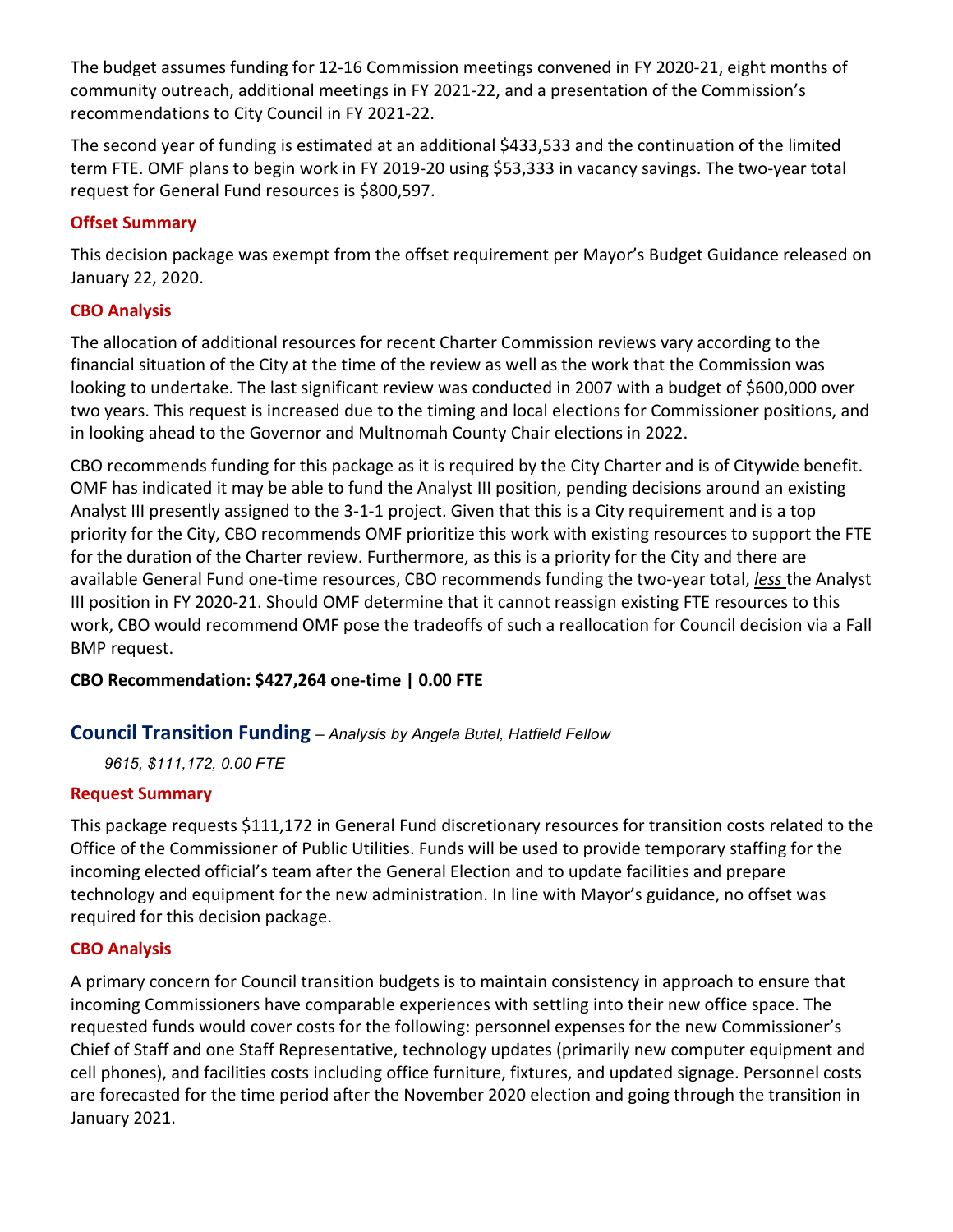Overall, the amount of this request is in line with other recent Council transition budgets when factoring in inflation. Two pieces of the request—labor costs for the Facilities division to move staff into and out of the office (\$15,173) and an amount included for miscellaneous costs such as printing and office supplies (\$5,000)—bring the total request higher than in other recent transitions.

In both cases, the Office of Management and Finance (OMF) indicates that the amount requested more accurately reflects true costs imposed during past transitions, which if not covered by the transition budget must be absorbed by OMF or come out of the Commissioner's general operating budget.

Since submission of this package, CBO has become aware that the Office of the Commissioner of Public Works is projecting sufficient underspending to cover both this transition and the transition of that office, which will take place following the primary election in May. Given the availability of such significant underspent funds, CBO recommends covering these transition costs through a program carryover in the FY 2019-20 Spring Budget Monitoring Process rather than through new General Fund resources.

CBO further recommends developing a more consistent approach to handling transition-year budgets and underspending for Commissioners' offices. CBO has raised concerns about transition-related underspending being used to augment the incoming Commissioner's budget above that of the other Commissioners. CBO recommends that during transition years moving forward, a clear distinction be made in the budget system between two halves of the transitioning office's budget and that any year-end underspending from the first half of a transitional fiscal year be set aside in a reserve to cover costs of future Council transitions.

#### **CBO Recommendation: \$0 one-time | 0.00 FTE**

## **Peninsula Drainage District (PEN #1)**

*9614, \$299,500, 0.00 FTE*

#### **Request Summary**

The Peninsula Drainage District (PEN 1) is requesting \$[3](#page-5-0)11,000<sup>3</sup> in one-time General Fund resources to maintain operations and sustain operational reserves for FY 2020-21. This request is a part of a larger \$1.15 million request to cover PEN 1 through FY 2023-24 until the Urban Flood Safety and Water Quality District (UFSWQD) is formed in 2025 and takes over financial responsibility for PEN 1 and the other drainage districts along the Columbia River Corridor.

It is CBO's understanding that PEN 1 has secured \$444,000 from the Bureau of Environmental Services (BES) for FY 2020-21 and BES has pledged another \$645,000 through FY 2023-24 for capital outlay needs. PEN 1 will also request \$161,000 of the General Fund in the upcoming Spring BMP, and \$110,000 from BES to ensure sustainability through the current fiscal year. The pledge contribution from BES is considered the offset or match for this request.

#### **CBO Analysis**

PEN 1 is one of four drainage districts along the Columbia River Corridor that operate and maintain the flood protection infrastructure systems for the Portland International Raceway, Heron Lake Golf Course, Port of Portland's Vanport Wetland, and Metro's Portland Expo Center. This request for funding is a part of continued conversations with the Levee Ready Columbia Program, preparing the drainage districts to transition from the current form of governance to an elected UFSWQD Board in 2025 and to follow up on the FY 2018-19's Spring BMP request.<sup>[4](#page-5-1)</sup>

<span id="page-5-0"></span><sup>&</sup>lt;sup>3</sup> At the time of budget submission, PEN 1 requested \$299,500 in General Fund resources. At the time of this review, the request had been revised to \$311,000 to reflect the increase of \$11,500 for debt service.

<span id="page-5-1"></span><sup>4</sup> Portland City Budget Office. CBO Analysis of Special Appropriations' FY 2018-19 Spring BMP. [https://www.portlandoregon.gov/cbo/article/729306.](https://www.portlandoregon.gov/cbo/article/729306)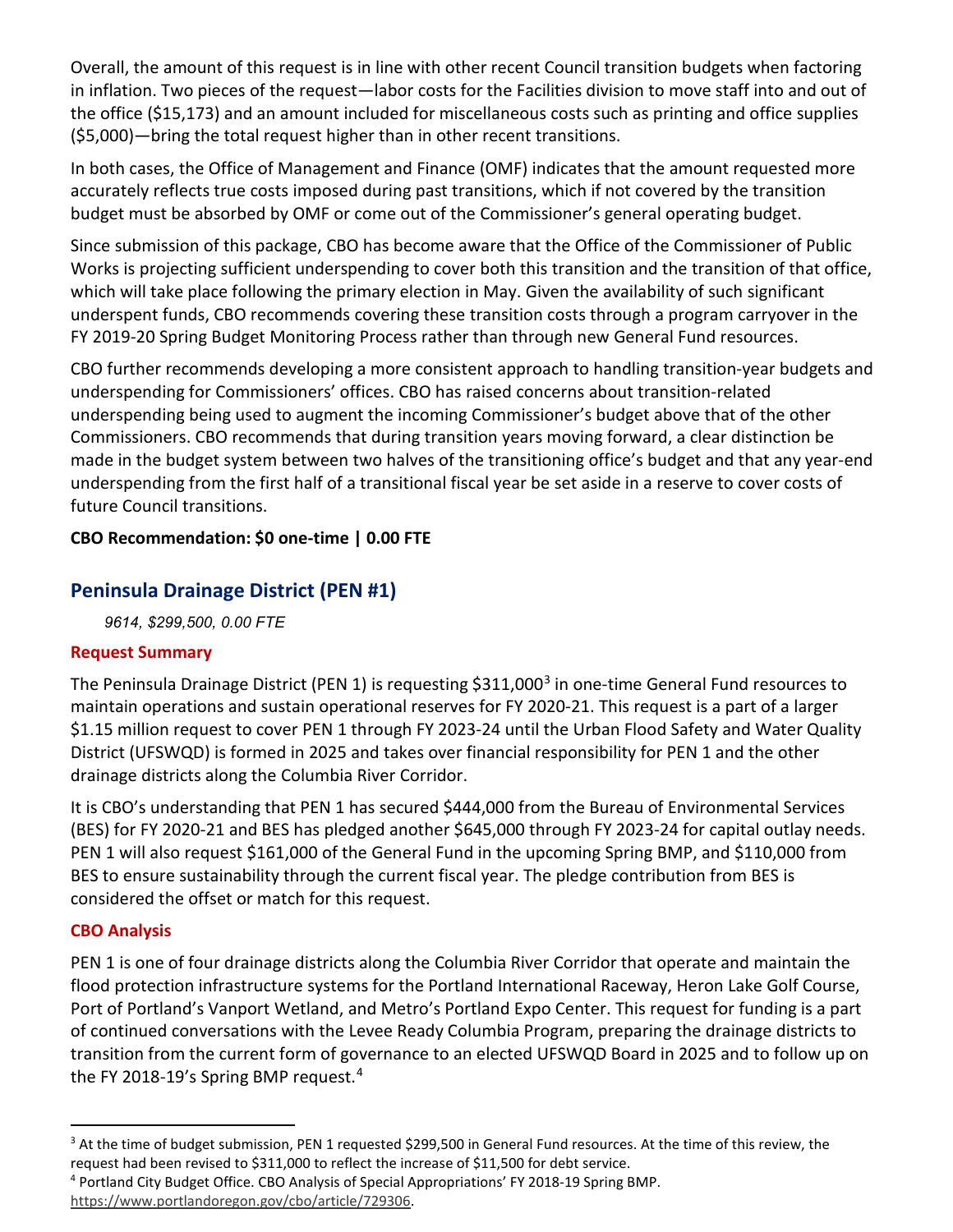PEN 1 is funded by assessment paid for by the landowners within PEN 1. Property tax compression poses significant challenges to PEN 1's ability to cost-recover for operations and deferred maintenance. According to PEN 1, it loses an average 50% of levied assessments (actual property tax value) to compression (tax amount imposed), and this is the primary reason PEN 1 is unable to sustain operations and address deferred maintenance. To solve for highly volatile revenues, PEN 1 secured \$690,144 in loans and lines of credit over the past ten years.

#### **Funding Recommendations**

The risk of not supporting PEN 1's operations is the potential for flooding on property owned by the Portland Parks & Recreation (Parks) bureau. The Heron Lake Golf Course and Portland International Raceway (PIR) make up 73% of the district. If infrastructure failure occurred or PEN 1 became financially insolvent, the responsibility would likely fall upon Parks properties and the City.

Due to the nexus between PEN 1 and PIR and Golf properties, it is reasonable to presume that related funds would cover a portion of these costs. The five-year plans that the bureau submitted for the PIR and Golf Fund shows planned contingency balances of \$0.9 million and \$1.6 million, respectively, throughout the five years of the plan. These combined contingency balances exceed current year contingency balances by over \$500,000. Parks has indicated to CBO that the use of these funds would result in unspecified projects not moving forward, and possible further reductions of casual staff. However, given the five-year plan figures, CBO believes it is reasonable to presume that the PIR and Golf funds could combine to cover at least the requested \$44,500 in materials and services costs with minimal disruptions to service levels.

| <b>ITEM</b>                       | $20 - 21$ |  |
|-----------------------------------|-----------|--|
|                                   |           |  |
| <b>Materials &amp; Services</b>   |           |  |
| <b>MCDD Admin</b>                 | 22,000    |  |
| PEN 1 Share of Common Projects    | 2,500     |  |
| Repair Floodwall Sinkhole         | n         |  |
| <b>New District Transition</b>    | 20,000    |  |
| <b>TOTAL M&amp;S</b>              | 44,500    |  |
|                                   |           |  |
| <b>Capital Outlay</b>             | $20 - 21$ |  |
| <b>Toe Drain Remediation</b>      | 30,000    |  |
| Drainage Master Plan              |           |  |
| Completion                        |           |  |
|                                   | 75,000    |  |
|                                   |           |  |
| <b>Debt Service</b>               | $20 - 21$ |  |
| <b>IFA Loan Repayment</b>         | 11,500    |  |
| <b>TOTAL DEBT SERVICE</b>         | 11,500    |  |
|                                   |           |  |
| <b>Financial Stability</b>        | $20 - 21$ |  |
| Capital Reserve                   | 0         |  |
| <b>Rebuild Operating Reserve</b>  | 50,000    |  |
| <b>Deficit Reduction</b>          | 100,000   |  |
| <b>TOTAL FINANCIAL STABILITY</b>  | 150,000   |  |
|                                   |           |  |
| TOTAL REQUEST BY YEAR             | 311,000   |  |
| <b>Total General Fund By Year</b> | 255,000   |  |
| <b>Total PPR By Year</b>          | 44,500    |  |
| <b>IFA Loan</b>                   | 11,500    |  |

PEN 1 requested funding for capital and operating reserves in addition to resources to sustain current operations. Given that the district must remain operational to ensure transition to the UFSWQD, and given the negative impact that the district's insolvency would have on the City, CBO does recommend supporting the required costs to sustain operations. While CBO does not recommend allocating limited General Fund resources to support requested reserves for PEN 1 in out years, PEN 1 is required to have \$60,000 minimum in its operating reserves per requirements of its prior operating loan.

CBO recommends funding the *rebuild operating reserve* amount for FY 2020-21 only. As there is a clear intent for the City to function as the financial backstop for the Levy until the transition to UFSWQD occurs, PEN 1 should be regularly updating the City on its financial picture and keeping the City actively appraised of any threats or risks to the viability of the system. As issues develop, they should be jointly addressed by the City and the district. Therefore, CBO does not recommend funding future requests for reserves.

In summary, CBO recommends funding the full \$311,000 for FY 2020-21, with \$44,500 coming from Parks' PIR and Golf fund resources (*green in chart left*) and \$266,500 coming from onetime General Fund (*yellow and blue in chart*). Should additional one-time resources come available, CBO would recommend Council consider funding multiple years of the anticipated fiveyear liability.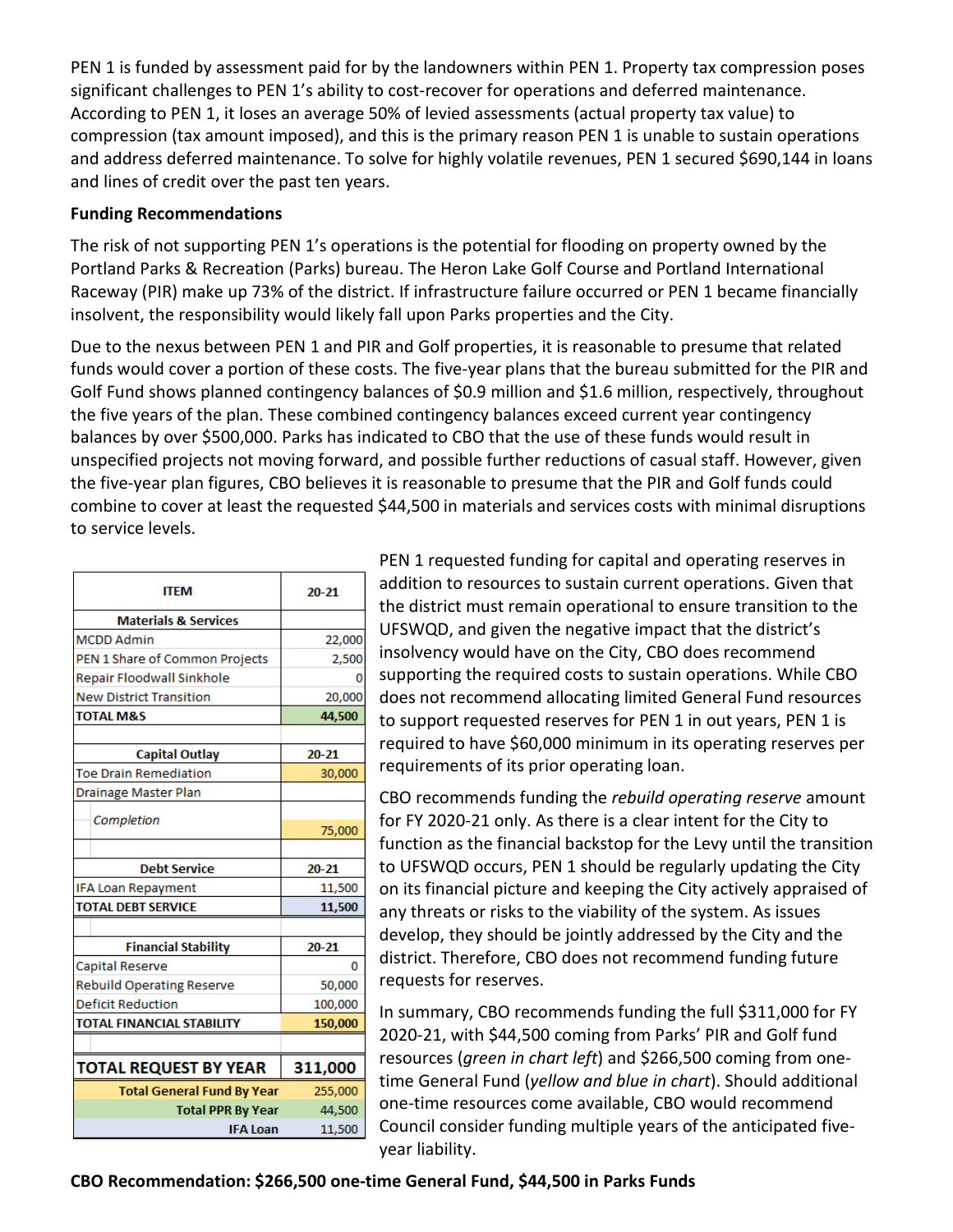### **Portland United Against Hate**

*9622, \$315,000, 0.00 FTE*

#### **Request Summary**

Portland United Against Hate (PUAH) requests \$315,000 in one-time General Fund resources for FY 2020- 21 to support community grants, the management of its ReportHatePDX database, and administration.<sup>[5](#page-7-0)</sup> These funds help mitigate the impact of hate incidents, provide support groups and information for victims, and support a culture of reporting hate incidents. This work is performed through trainings on individual rights, data collection and analysis via the ReportHatePDX platform, and the support of policy changes.

#### **Offset Summary**

Per budget guidance, PUAH has identified \$315,000 in matching funds from three different groups: \$225,000 would be match that PUAH would require from competitive grant awardees, \$15,000 from a planned grant application to Meyer Memorial Trust, and \$75,000 in pledged donations. As these resources are external to the City, the match is not reflected in the requested decision package.

#### **CBO Analysis**

PUAH was previously a part of Office of Community & Civic Life's budget. In the FY 2019-20 Adopted Budget, PUAH requested that it be established as a stand-alone organization rather than part of the City's organization structure. Council authorized that separation, and encouraged PUAH to diversify its resource base beyond City General Fund resources to ensure its long-term sustainability.

PUAH presented its annual report to Council on December 18, 2019. PUAH described the work it is undertaking to expand and diversify its revenue sources, but noted that requests for continued financial support from the City may be part of any longer-term financial plan.<sup>[6](#page-7-1)</sup> Council did not make any determination at that time with regard to continuing levels of financial support to PUAH.

PUAH performs an important role in the community; in addition to encouraging reporting and tracking of hate crimes, the online portal links community members affected by hate crimes with support resources. Information and trends gleaned from the database may also help to improve or tailor the core services the City provides to the community. These are valuable services, but PUAH and its partner organizations may ultimately require non-City resources to sustain them at the current level of service. In order to provide PUAH with additional time to develop a longer-term financial plan and strategy for selfsustainment, CBO recommends \$90,000 in General Fund one-time resources to fund the continuation of ReportHatePDX database management and administration.

Council may want to consider providing additional one-time resources to support additional grant-making to community groups, which supports community workshops delivered by PUAH organizational partners on addressing and intervening in hate crimes, among other activities. However, given the limited availability of General Fund resources, CBO recommends that PUAH continue its efforts to identify a diversity of resources to support its grant-making function.

#### **CBO Recommendation: \$90,000 one-time**

<span id="page-7-0"></span> $5$  \$225,000 for community grants, \$15,000 for the database, and \$75,000 for administration.

<span id="page-7-1"></span><sup>&</sup>lt;sup>6</sup> City of Portland Auditor's Office Archives & Records Management Efiles system. 1167-2019 PUAH Report. [https://efiles.portlandoregon.gov/Record/13438225/.](https://efiles.portlandoregon.gov/Record/13438225/)